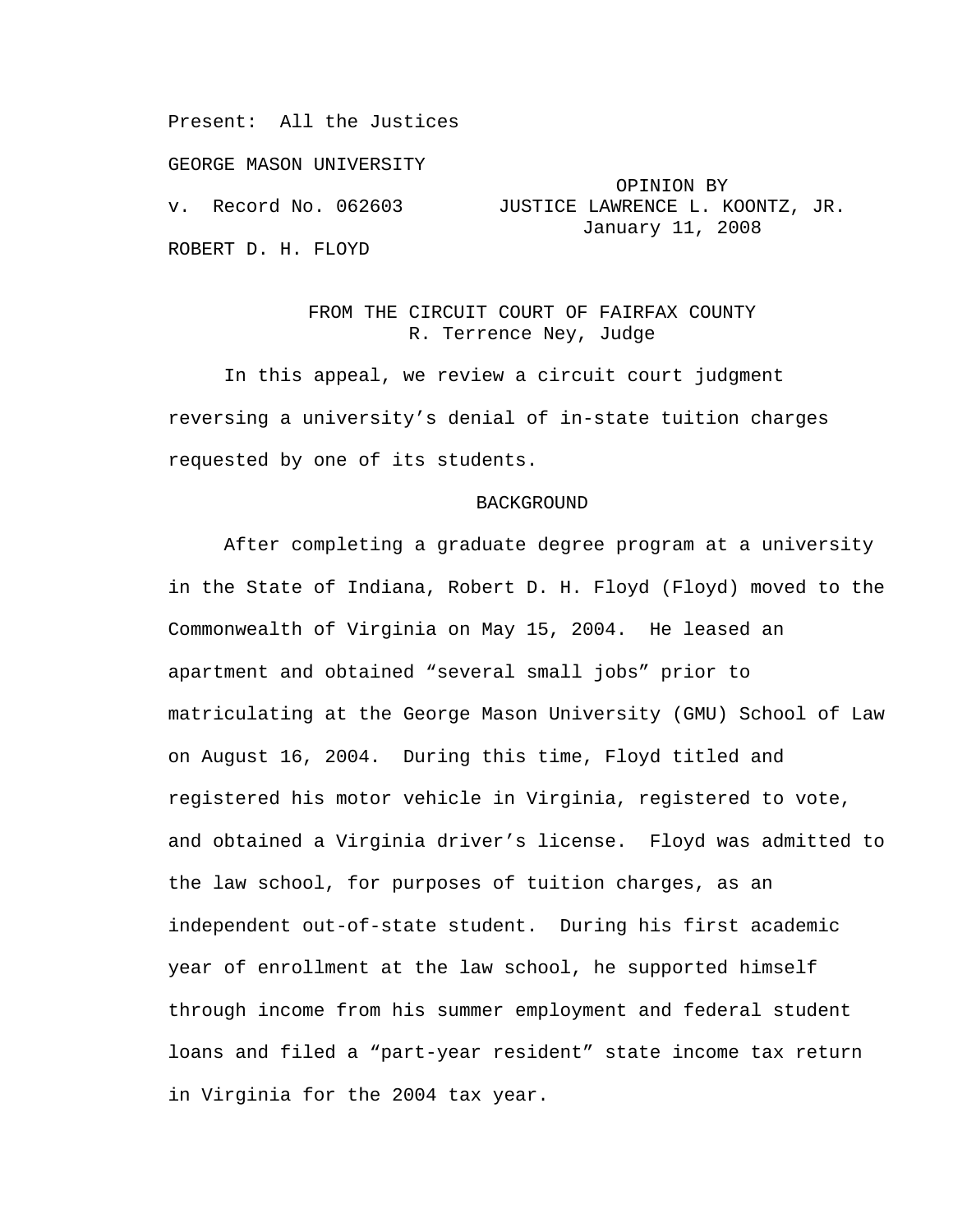Prior to the commencement of his second academic year as a student at the law school, Floyd filed a Domicile Petition for Continuing Students with GMU's Office of the Registrar on August 4, 2005, seeking reclassification for in-state tuition status. Question No. 5 of the pre-printed form petition asked the date that the petitioner moved to Virginia, the reason for the move, and whether the petitioner intended to remain in Virginia in the future. Floyd responded to this question by declaring that he had located to the Commonwealth on "May 15, 2004 . . . to attend law school. I have a job in a VA law firm and intend to stay in the future."

On August 26, 2005, the Office of the Registrar denied Floyd's petition for reclassification as an in-state student. Floyd subsequently filed an appeal with the Office of the Registrar on September 16, 2005. $^1$  Question No. 7 of the appeal form asked "when and why did you initially move to Virginia?" Once again, Floyd responded "May 15, 2004," and completed the

<sup>&</sup>lt;u>1</u>  $1$  There are three levels of administrative appellate review offered to a student seeking domicile reclassification at GMU. Upon rejection of the student's original petition by the Office of the Registrar, a student wishing to seek further review of the Registrar's reclassification decision can do so by requesting review with the Intermediate Level Domicile Appeals Committee within fifteen business days from receipt of the original rejection. If a student then wishes to appeal the decision of the Intermediate Level Domicile Appeals Committee, he may do so by subsequently petitioning for review of this decision with the Third Level Domicile Appeals Committee, again within fifteen days of receipt of the previous response.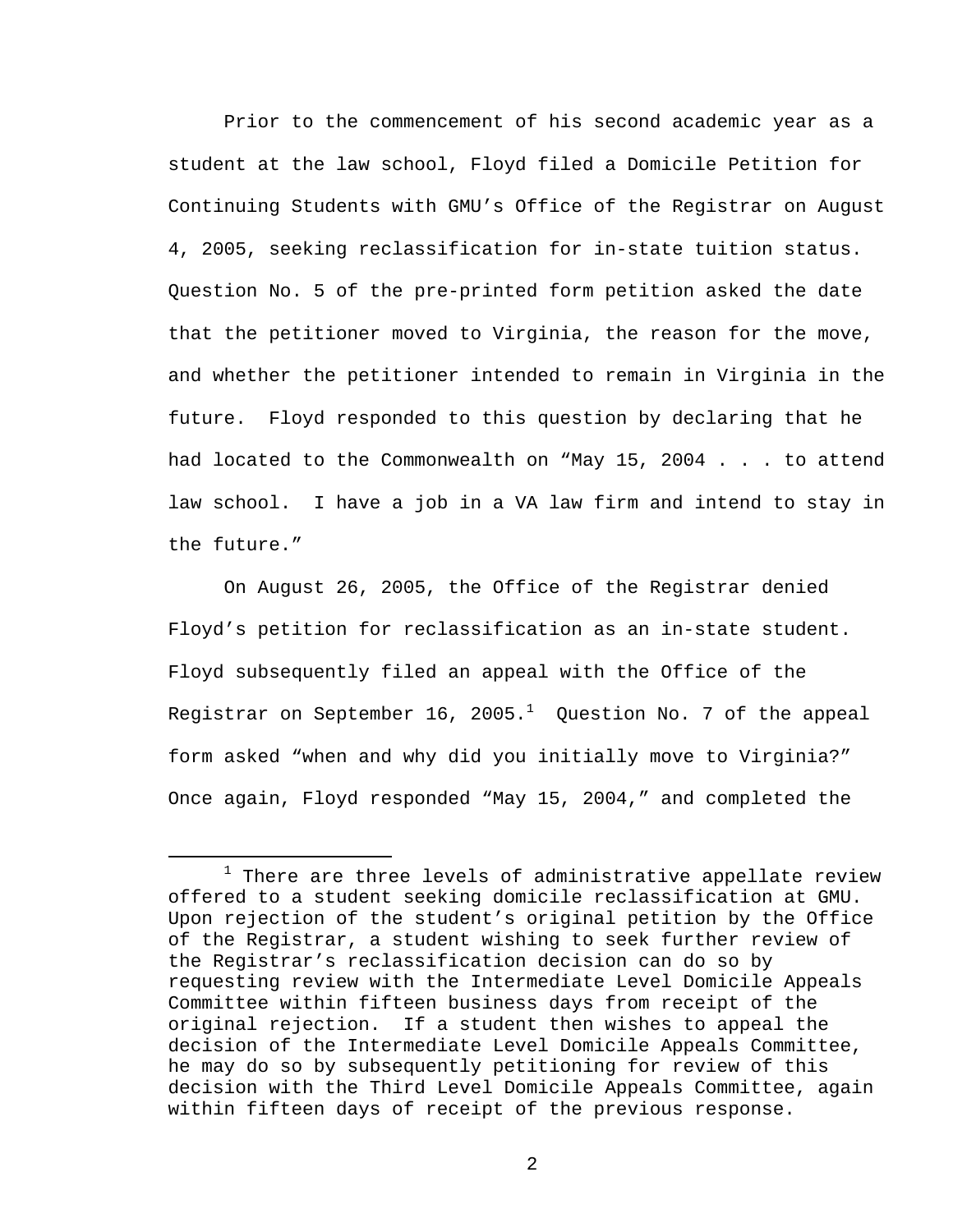"Reason" section by stating that he had moved to Virginia in order "[t]o attend law school and seek employment."

 The Intermediate Level Domicile Appeals Committee denied Floyd's appeal by letter on October 28, 2005. Floyd filed a Request for Reconsideration, which permitted submission of "new objective information," wherein he attached a letter dated September 20, 2005 from the law firm where he had interned, stating that he had now been "hired [as a] law clerk." GMU again denied Floyd's petition, stating that he had "not demonstrated by clear and convincing evidence that [he had] established and maintained a Virginia domicile for the entire one-year period prior to the start of classes for Fall 2005."

 Floyd filed yet another appeal on December 15, 2005, which was denied on February 3, 2006, and confirmed by letter on April 12, 2006. Pursuant to Code § 23–7.4:3 and 8 V.A.C. § 40–120– 280, Floyd subsequently sought a review of GMU's final administrative decision in the Circuit Court of Fairfax County. On appeal, the circuit court reversed GMU's decision, ruling that the decision was "arbitrary, capricious, [or] otherwise contrary to law." This appeal followed.

### DISCUSSION

We consider two issues raised by this appeal. The first issue, raised sua sponte by this Court, is whether GMU, as an entity making decisions pursuant to Title 8 of the Virginia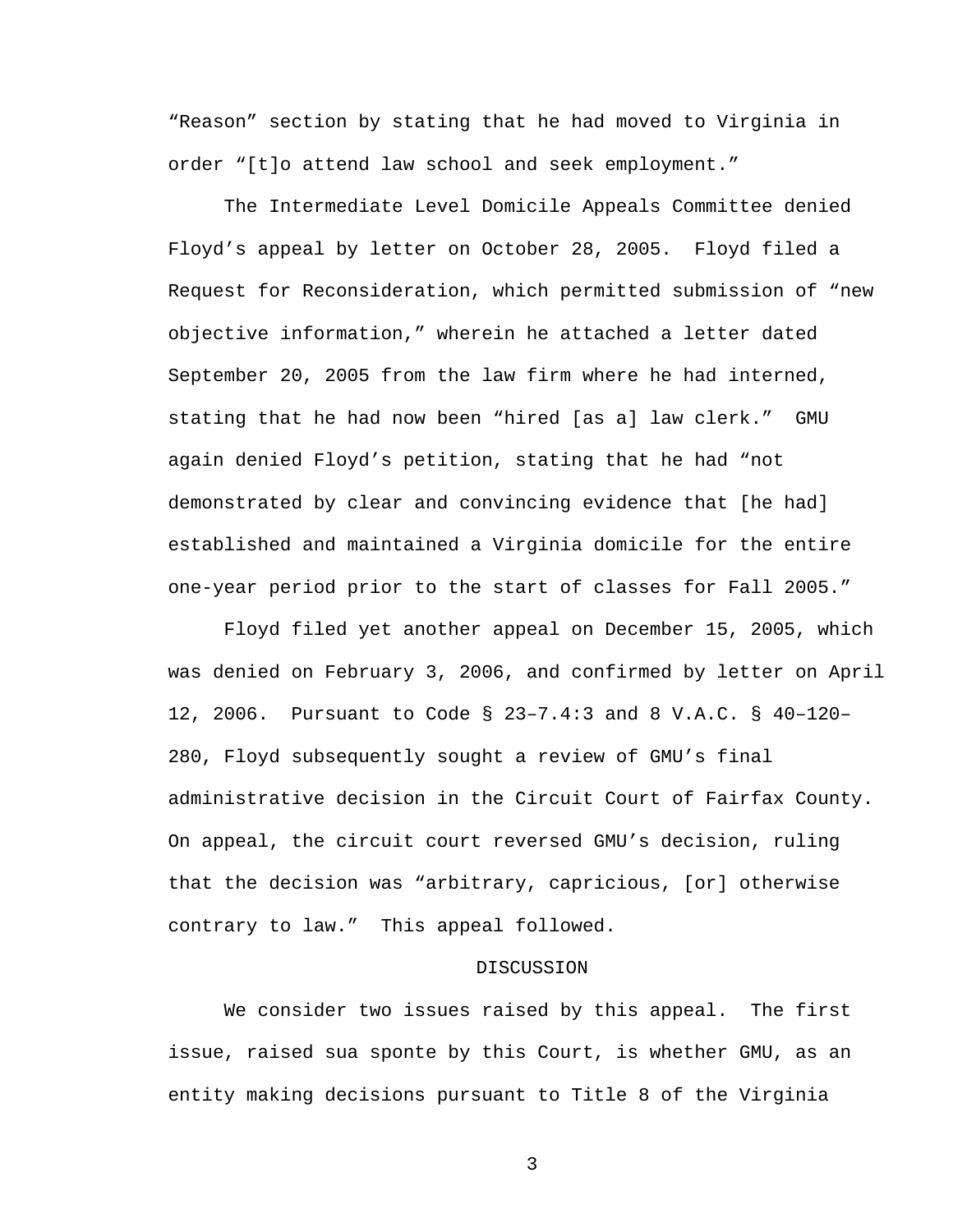Administrative Code, is an administrative agency whose decisions fall within the scope of Code § 17.1-405 so as to properly render this appeal within the original jurisdiction of the Court of Appeals of Virginia. We have not previously addressed this issue and do so presently in order to resolve the issue for cases that may arise in the future. The second issue we consider is whether the circuit court erred in reversing GMU's determination that Floyd was not an in-state student so as to qualify him for reduced tuition charges. We will address these issues in that sequence.

Code § 8.01-670, which addresses the civil appellate jurisdiction of this Court, provides in pertinent part that:

A. Except as provided by [Code] § 17.1-405, any person may present a petition for an appeal to the Supreme Court if he believes himself aggrieved . . . . (3) By a final judgment in any other civil case.

(Emphasis added.) In comparison, Code § 17.1-405, providing for the civil jurisdiction of the Court of Appeals, provides in pertinent part that:

Any aggrieved party may appeal to the Court of Appeals from:

1. Any final decision of a circuit court on appeal from (i) a decision of an administrative agency.

(Emphasis added.) Because the Code has not defined "administrative agency" for purposes of Code § 17.1-405, we must resolve whether the determination of eligibility for in-state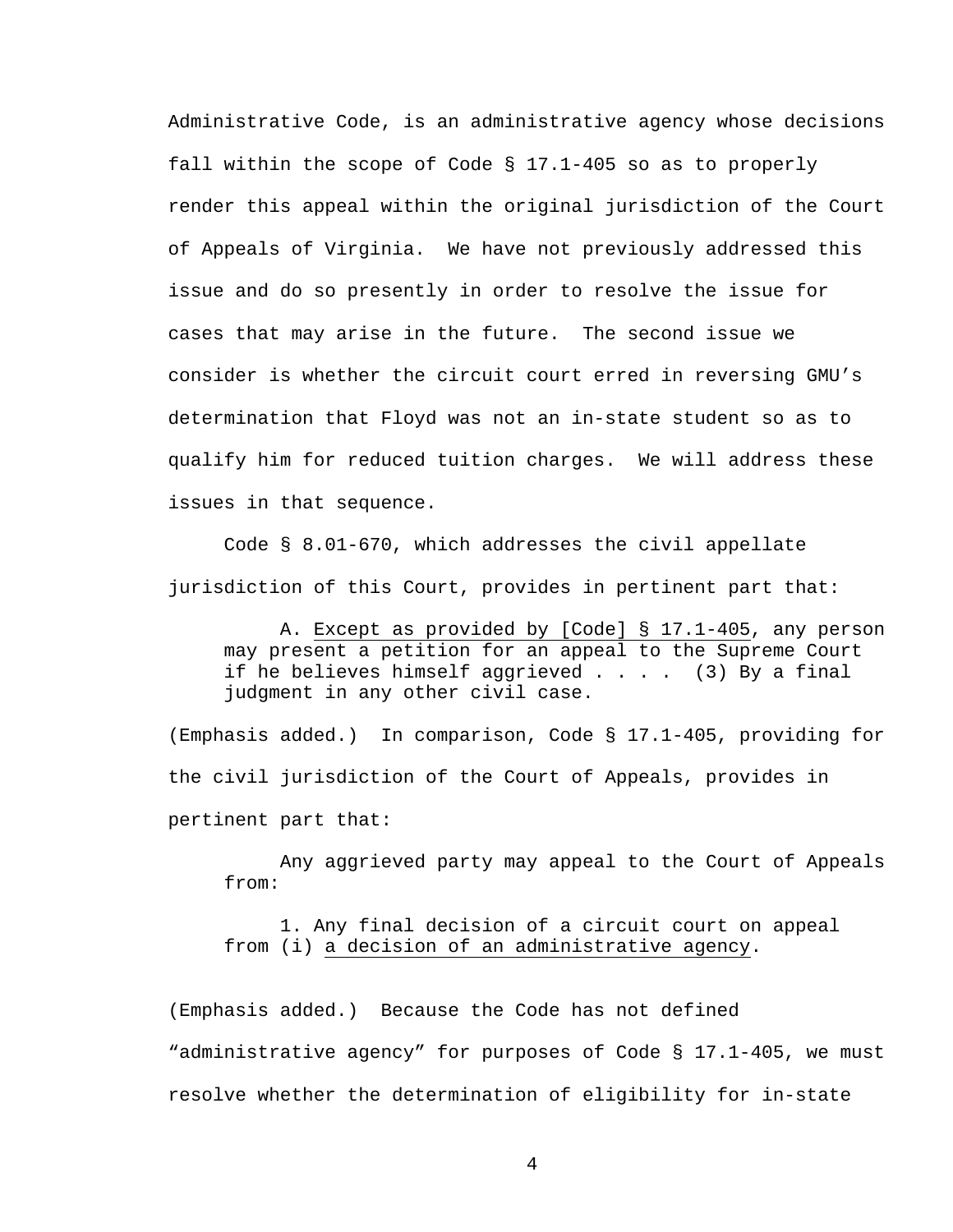tuition by a state-affiliated university, such as GMU, is a decision of an "administrative agency."

It is clear that GMU qualifies as an agency of the Commonwealth. Under the Administrative Process Act, an "Agency" is defined as "any authority, instrumentality, officer, board or other unit of the state government empowered . . . to make regulations or decide cases." Code § 2.2-4001 (emphasis added). To this effect, Code § 23-14 states that all state-affiliated four-year universities are "governmental instrumentalities;" Code § 23-9.2:3 supplies the "governing body of every educational institution" with the power to promulgate certain necessary "rules and regulations." Perhaps most significantly, Title 8 of the Virginia Administrative Code actually denominates George Mason University within its text as the Commonwealth's "Agency No. 35." 8 V.A.C. 35, Agency Introduction.

There is, however, a difference between an administrative agency, and an agency with the power to make administrative decisions. Cf. Virginia Beach Beautification Comm'n v. Board of Zoning Appeals, 231 Va. 415, 417, 344 S.E.2d 899, 901 (1986) (stating that former Code § 17-116.05(1), as the predecessor of Code § 17.1-405, "deal[t] with a decision made by an administrative agency and not with an administrative decision made by some entity that is not purely an administrative agency"). Considering "the nature of the entity making the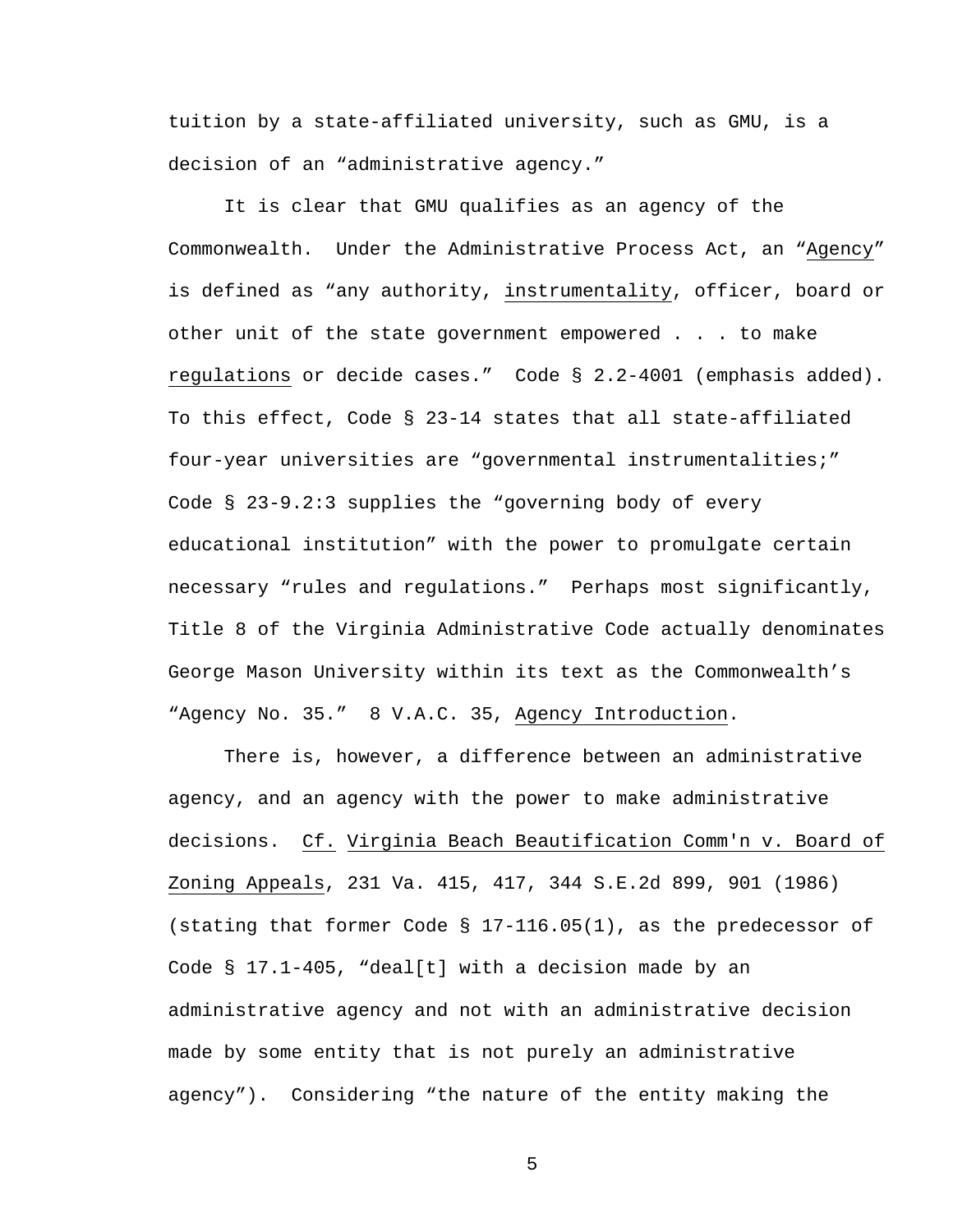decision rather than the substance of the decision itself," it is obvious that GMU is not "purely an administrative agency." $^2$ Id. The primary goal of every university is to educate, not regulate, its students. This conclusion is further supported by Code § 23-7.4:3, which expressly provides that the Administrative Process Act shall not apply to the "appeals process for those students who are aggrieved by decisions regarding eligibility for in-state or reduced tuition charges pursuant to §§ 23-7.4 and 23-7.4:2."

Under Code § 17.1-405, the Court of Appeals only has jurisdiction over an appeal from an administrative agency, not over an administrative decision made by an entity that is not purely an administrative agency. The Court of Appeals thus lacks jurisdiction over a circuit court decision on appeal from the determination of a state university pursuant to Code § 23- 7.4. Appellate jurisdiction of such cases properly lies in this Court under Code § 8.01-670(A)(3).

We now turn to consider whether the circuit court erred in reversing GMU's decision denying Floyd's request for in-state tuition charges.

 <sup>2</sup>  $2$  Similarly, in Rector and Visitors of the University of Virginia v. Carter, 267 Va. 242, 245, 591 S.E.2d 76, 78 (2004), this Court held in a sovereign immunity context that the university is "an agency of the Commonwealth." Beyond question, this university is not purely an administrative agency of the Commonwealth.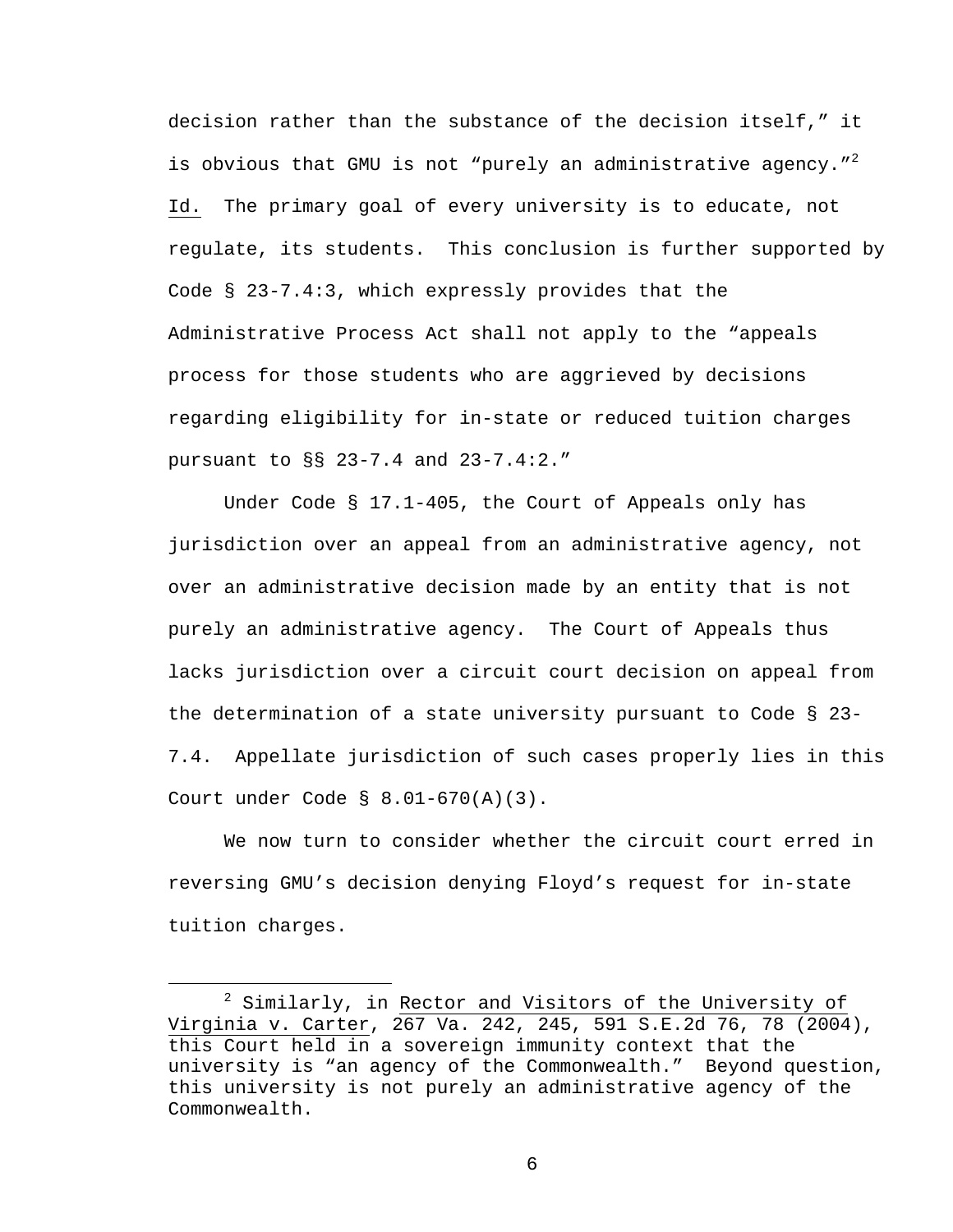In order to qualify for in-state tuition charges at a public institution of higher education in Virginia, Code § 23- 7.4(B) requires a student to "establish by clear and convincing evidence that for a period of at least one year immediately prior to the date of the alleged entitlement, he was domiciled in Virginia and had abandoned any previous domicile, if such existed." Code § 23-7.4(B). Furthermore, the statute additionally provides that:

In determining domiciliary intent, all of the following applicable factors shall be considered: continuous residence for at least one year prior to the date of alleged entitlement, state to which income taxes are filed or paid, driver's license, motor vehicle registration, voter registration, employment, property ownership, sources of financial support, military records, a written offer and acceptance of employment following graduation, and any other social or economic relationships with the Commonwealth and other jurisdictions.

 Domiciliary status shall not ordinarily be conferred by the performance of acts which are auxiliary to fulfilling educational objectives or are required or routinely performed by temporary residents of the Commonwealth. Mere physical presence or residence primarily for educational purposes shall not confer domiciliary status. A matriculating student who has entered an institution and is classified as an out-of-state student shall be required to rebut by clear and convincing evidence the presumption that he is in the Commonwealth for the purpose of attending school and not as a bona fide domiciliary.

Id.

A student wishing to challenge a university's decision pursuant to Code § 23-7.4(B) has the right to appeal the case to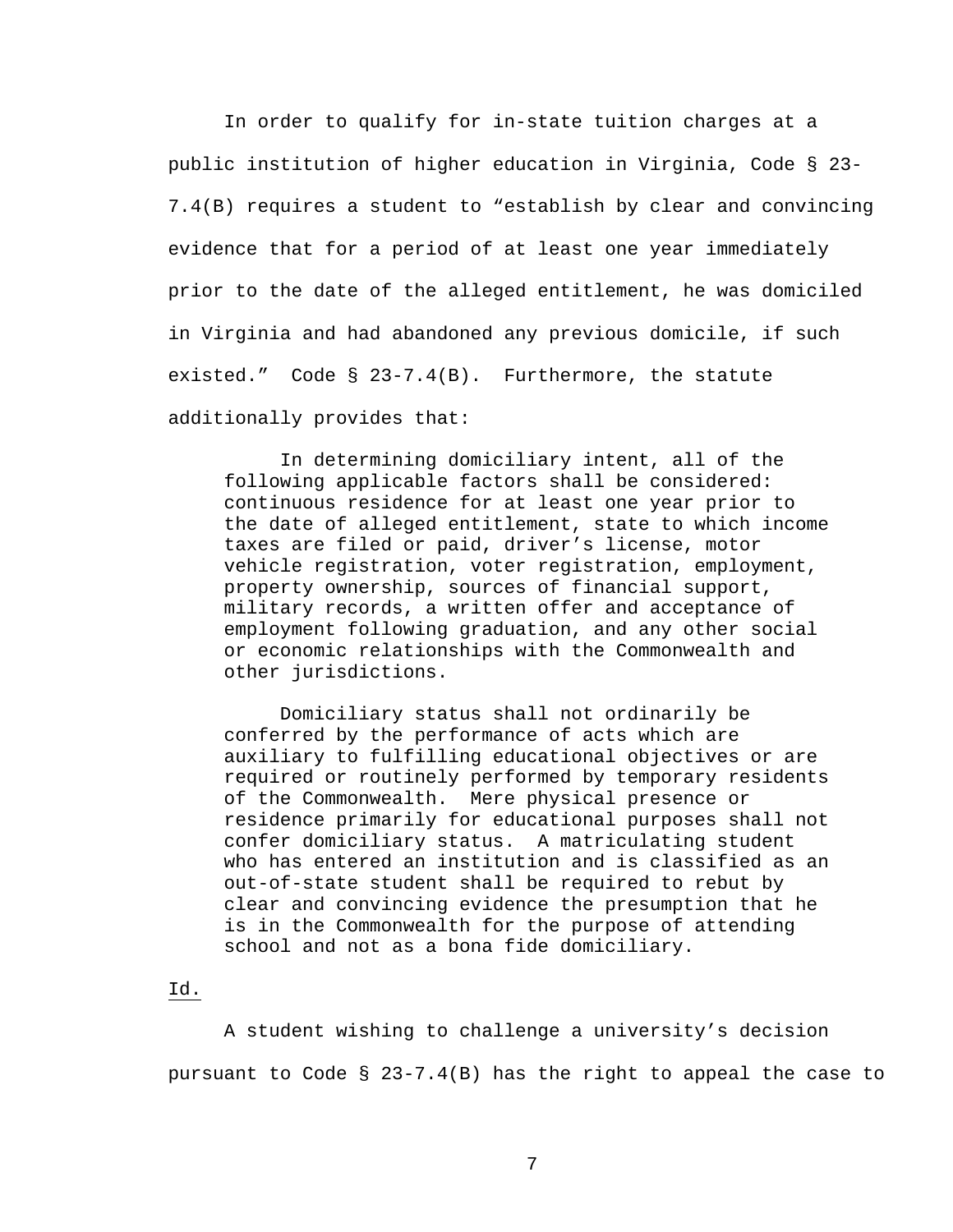the circuit court in the jurisdiction in which the institution is located. Code § 23-7.4:3(A). Upon appeal to the circuit court, no decision shall be reversed unless the school's decision is deemed "arbitrary, capricious or otherwise contrary to law." Id.

This Court has addressed a university's determination pursuant to Code § 23-7.4 once before. In Ravindranathan v. Virginia Commonwealth University, 258 Va. 269, 519 S.E.2d 618 (1999), an "out-of-state" medical student filed an application requesting in-state tuition charges at a state-affiliated university. In her application, the student stated that she intended to remain indefinitely in Virginia based primarily upon her boyfriend's plan to settle in the Commonwealth, and that this intent was further demonstrated by the fact that she was registered to vote in Virginia, possessed a Virginia driver's license, owned a car registered in Virginia, had checking and savings accounts with financial institutions in Virginia, filed a Virginia state resident income tax return the year preceding her application, and had not filed state income tax returns in any other state for three years after filing her application. Id. at 271, 519 S.E.2d at 618-19.

 The university rejected Ravindranathan's application for in-state tuition charges, and upon appeal, the circuit court affirmed. This Court upheld the circuit court's decision,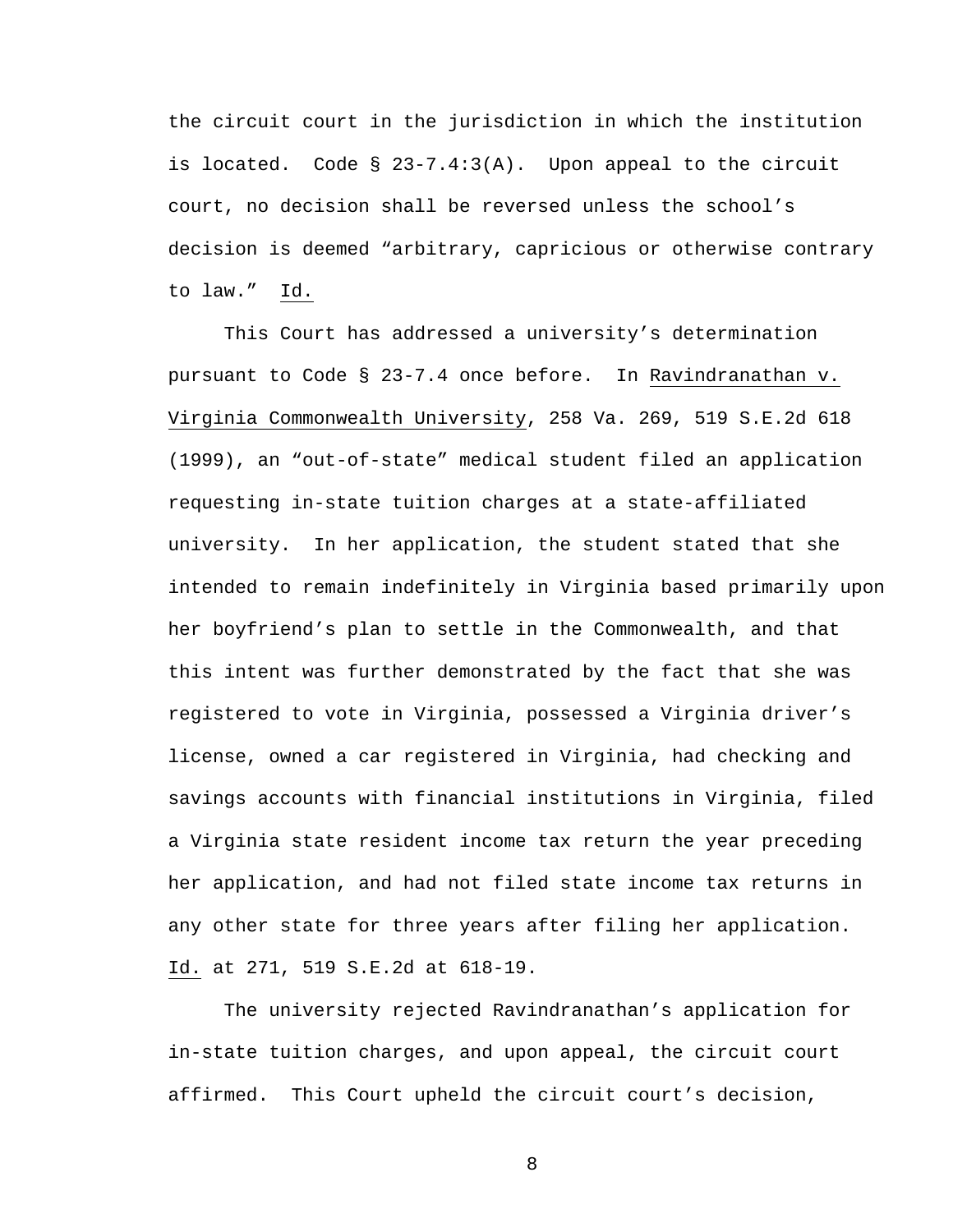stating that the facts upon which Ravindranathan relied to support her claim of Virginia domicile under Code § 23-7.4(B) could be "deemed auxiliary to fulfilling her educational objectives or are routinely performed by temporary residents of [Virginia]." Id. at 275, 519 S.E.2d at 621.

As in Ravindranathan, the university in the present case determined that in consideration of the totality of evidence presented to its appeals committees, Floyd's acts were auxiliary to his primary educational purpose for residing in Virginia. On appeal, this Court is limited to considering only whether the circuit court erred in finding that GMU's decision to deny Floyd in-state tuition charges was "arbitrary, capricious, [or] otherwise contrary to law." In light of the presumption established in Code § 23-7.4(B) that an out-of-state student be required to demonstrate by clear and convincing evidence that he entered the Commonwealth for a primary purpose other than an educational purpose, we hold that the circuit court was plainly wrong in finding that the decision made by GMU was arbitrary, capricious, or otherwise contrary to law. Code § 8.01-680. Floyd himself admitted on more than one occasion that he had relocated to Virginia for the primary purpose of attending law school. Moreover, as in Ravindranathan, the many facts upon which Floyd relies to support his purported Virginia domicile could likewise be deemed auxiliary to fulfilling his educational